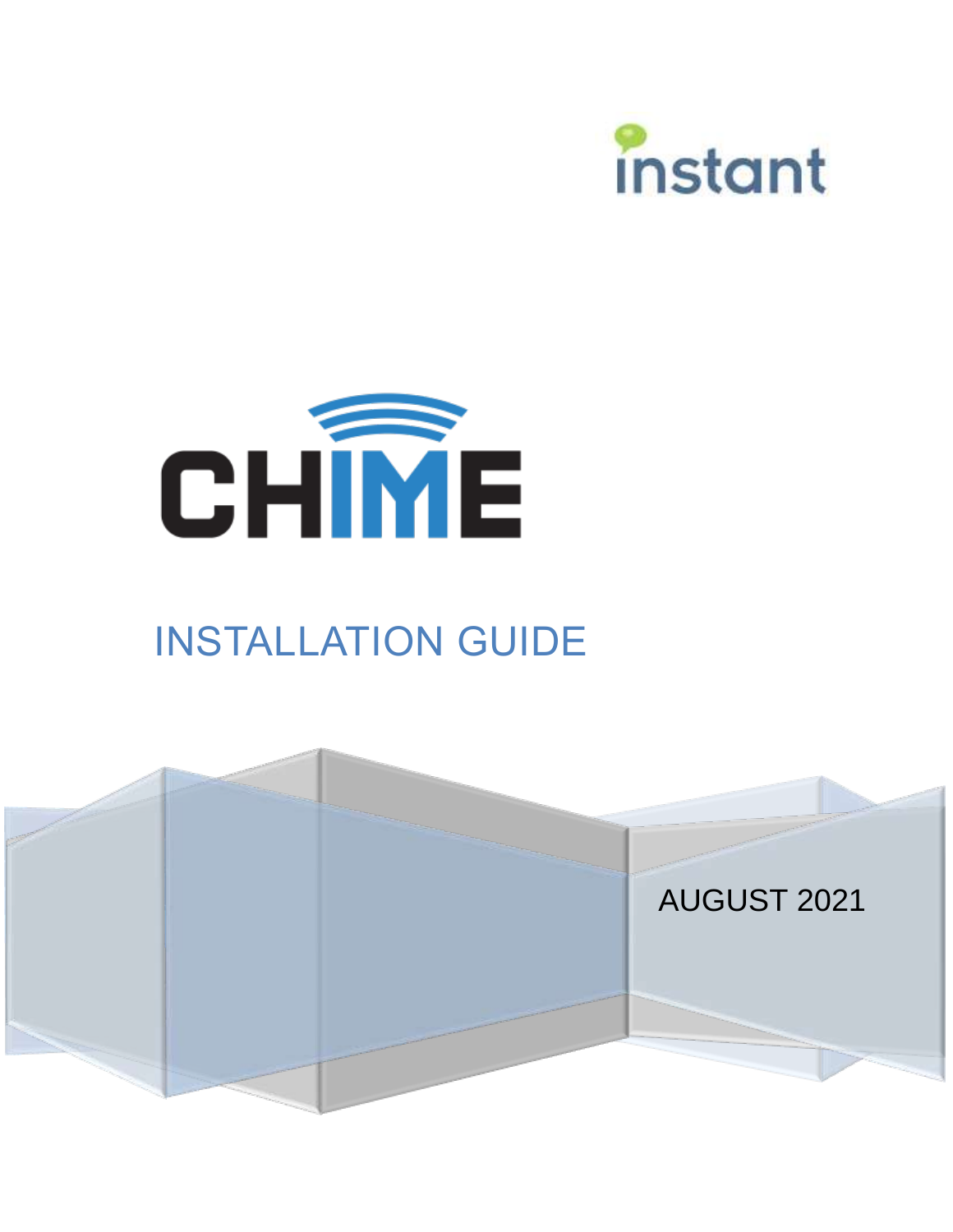#### **Copyright and Disclaimer**

This document, as well as the software described in it, is furnished under license of the Instant Technologies Software Evaluation Agreement and may be used or copied only in accordance with the terms of such license. The content of this document is furnished for informational use only, is subject to change without notice, and should not be construed as a commitment by Instant Technologies. Instant Technologies assumes no responsibility or liability for any errors or inaccuracies that may appear in this document. All information in this document is confidential and proprietary.

Except as permitted by the Software Evaluation Agreement, no part of this document may be reproduced, stored in a retrieval system, or transmitted in any form or by any means, electronic, mechanical, recording, or otherwise, without the prior written permission of Instant Technologies.

Copyright © 2005 - 2021 Instant Technologies. All rights reserved.

# **Trademarks**

All other trademarks are the property of their respective owners.

#### **Contact Information**

See our Web site for Customer Support information.

<http://www.instant-tech.com/>



**ISV/Software Solutions**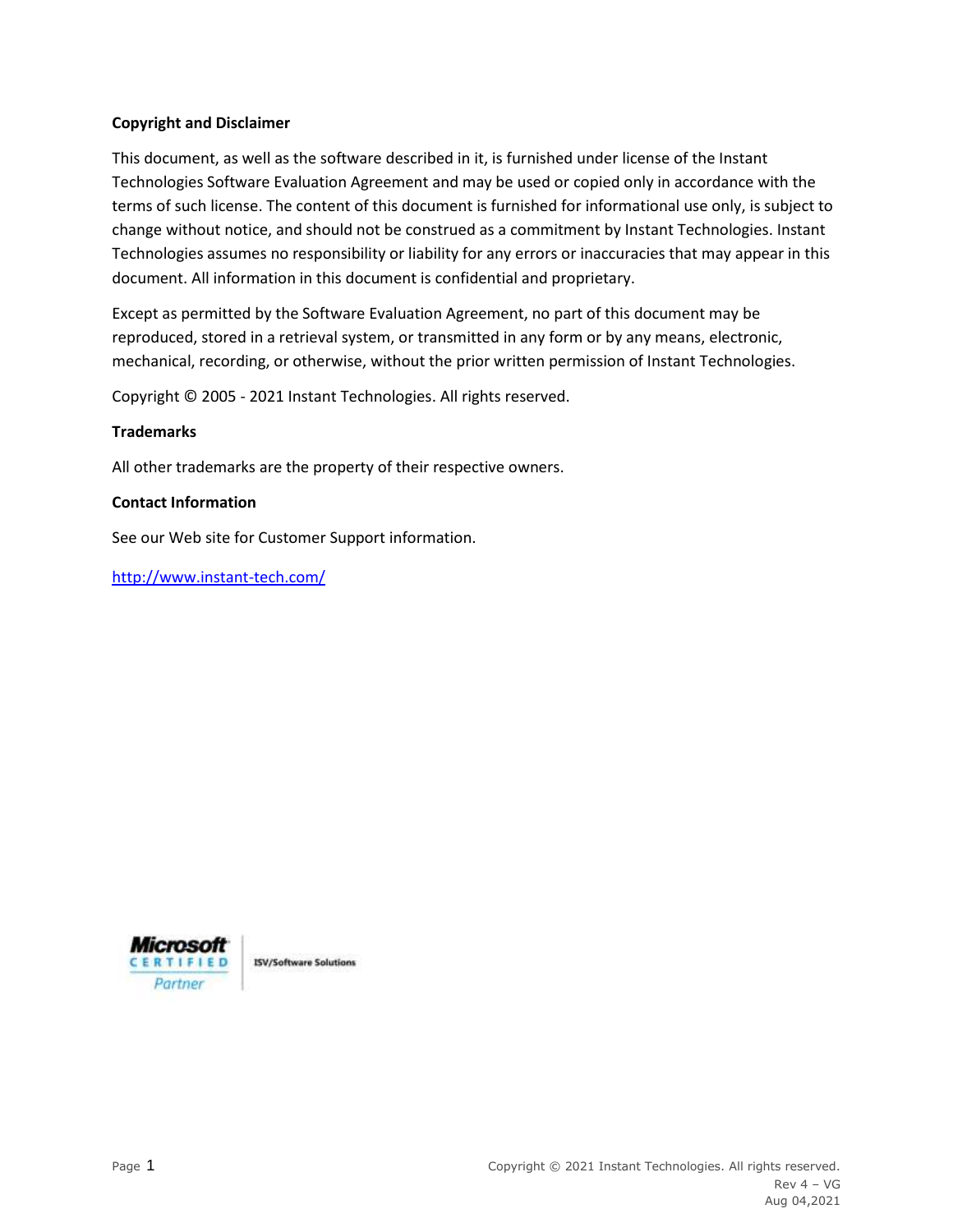# **CONTENTS**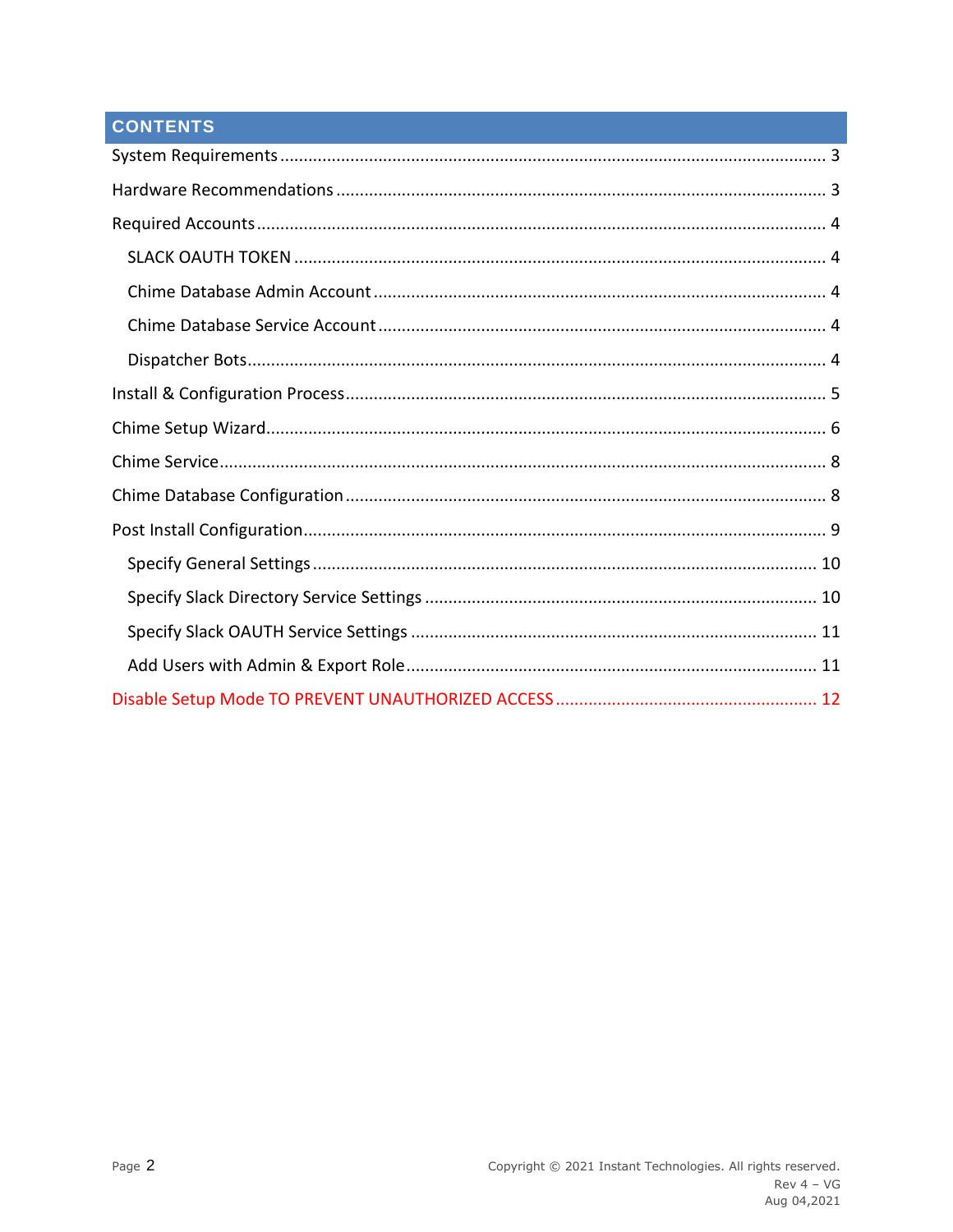# CHIME INSTALLATION GUIDE

# <span id="page-3-0"></span>**SYSTEM REQUIREMENTS**

- 64-bit Windows Server®: 2008 R2, 2012, 2012 R2, 2016, 2019
- RedHat/Fedora/Ubuntu Linux 2018 release
- Microsoft SQL Server®. The application supports full SQL Server® or SQL Express Edition®
- IBM DB2
- Oracle MySQL
- Configured Slack bot registration for API access (refer Chime Prerequisites)
- 1+ Slack Bot registered bots per queue
- Slack subscription

# <span id="page-3-1"></span>**HARDWARE RECOMMENDATIONS**

The following are the recommended hardware configurations for Chime

| # of Queues | # of Agents | <b>RAM</b> | Processor | Data Storage | DB Size |
|-------------|-------------|------------|-----------|--------------|---------|
| $1$ to 5    | 10          | 8 GB       | Dual Core | 100 GB       | 1 GB    |
| 5 to 20     | 10 to 30    | 12 GB      | Quad Core | 200 GB       | 2 GB    |
| $20 +$      | $30 +$      | 16 GB      | Quad Core | 200 GB       | 3 GB    |

It is recommended to have a dedicated VM instance for Database server.

# **Additional Information**

- 1 SSL Certificate
- Publicly available hostname/IP address for Chime instance
- WebSphere Support: WebSphere 9 with JDK 8
- Tomcat Support: Apache Tomcat 8 or above with JDK 8 or above

# **Hostname and Firewalls**

The Chime server will need to have a publicly addressable DNS hostname and public IP address in order for Slack Cloud Service to be able to deliver chat messages to the Chime server. Additionally, it will be necessary to allow incoming traffic on port 443 (HTTPS).

# **SSL Certificate**

To set up a Chime, you will need to acquire an SSL certificate. This certificate will be installed on the same server that the Chime instance will be deployed on. Without this certificate installed, no users will be able to authenticate into the web app. Self-signed certificates won't work, Certificates should be from a valid SSL issuing authority like: GoDaddy, Thawte, Symantec etc... The certificate must have a Subject and Subject Alternate Name which matches the public hostname of the Chime application server, as will be configured for the Reply URL in the Slack Application Registration.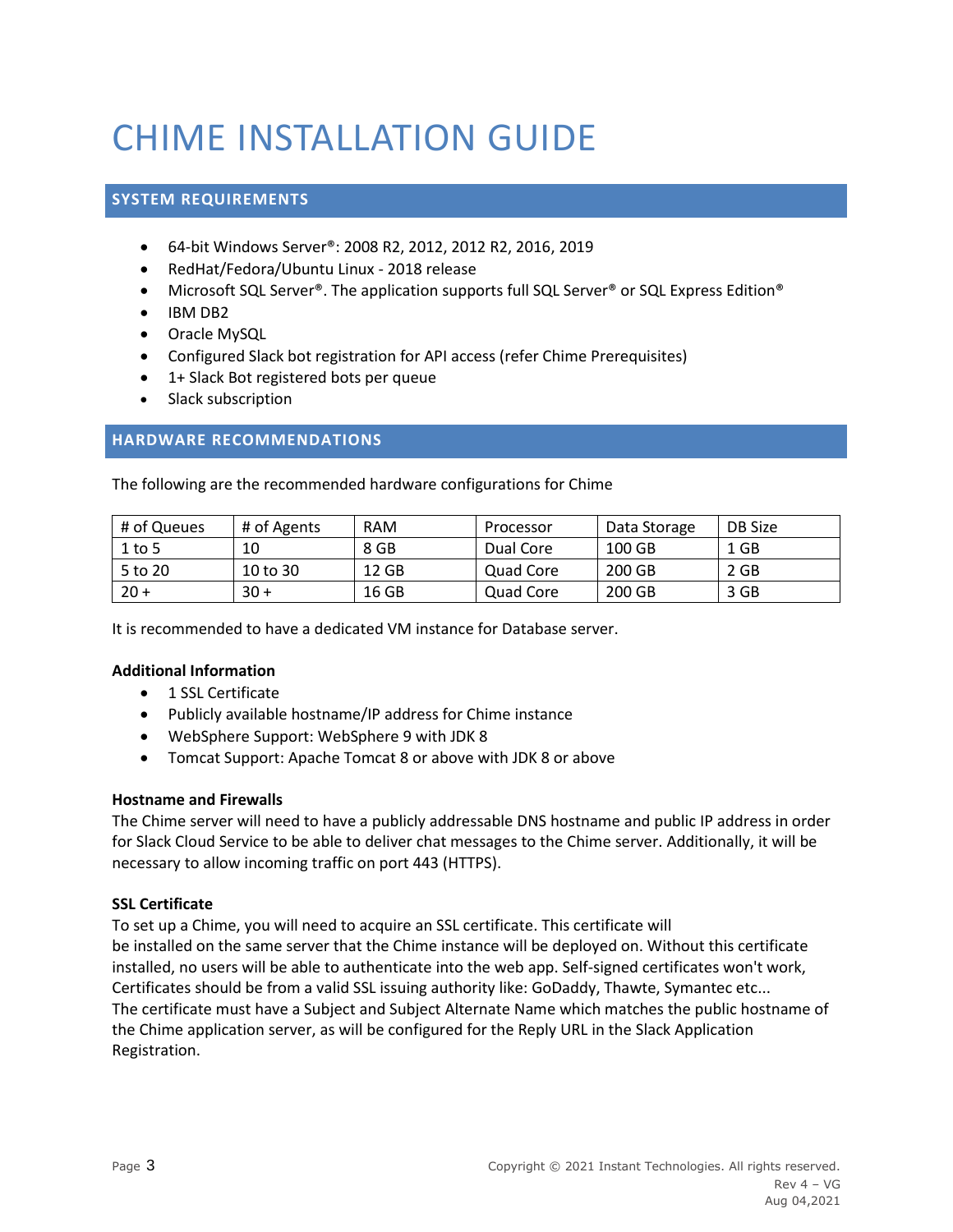# <span id="page-4-0"></span>**REQUIRED ACCOUNTS**

<span id="page-4-1"></span>The following accounts will be needed for the installation and/or operation of Chime.

#### SLACK OAUTH TOKEN

OAuth token is used to authenticate users accessing Chime, and to perform directory lookups when adding users to Chime.

Client ID:  $\Box$ 

Client Secret: **Example 20**  $\overline{a}$  and  $\overline{b}$  and  $\overline{c}$  and  $\overline{c}$  and  $\overline{c}$  and  $\overline{c}$  and  $\overline{c}$  and  $\overline{c}$  and  $\overline{c}$  and  $\overline{c}$  and  $\overline{c}$  and  $\overline{c}$  and  $\overline{c}$  and  $\overline{c}$  and  $\overline{c}$  and

OAuth Token: \_\_\_\_\_\_\_\_\_\_\_\_\_\_\_\_\_\_\_\_\_\_\_\_\_\_\_\_\_\_\_\_\_\_\_\_\_\_\_\_\_\_\_\_\_\_\_\_\_\_\_\_\_

# <span id="page-4-2"></span>CHIME DATABASE ADMIN ACCOUNT

This account is used to create the Chime database after installation. This account needs SQL authentication with the ability to create the database.

This account information is not stored and is only utilized during creation or updating.

SQL Server Name: \_\_\_\_\_\_\_\_\_\_\_\_\_\_\_\_\_\_\_\_\_\_\_\_\_\_\_\_\_\_\_\_\_\_\_\_\_\_\_\_\_\_\_\_\_\_\_\_\_\_\_\_

Username: \_\_\_\_\_\_\_\_\_\_\_\_\_\_\_\_\_\_\_\_\_\_\_\_\_\_\_\_\_\_\_\_\_\_\_\_\_\_\_\_\_\_\_\_\_\_\_\_\_\_\_\_\_\_\_\_\_\_

Password:  $\blacksquare$ 

# <span id="page-4-3"></span>CHIME DATABASE SERVICE ACCOUNT

This account will be used by Chime to read and write information to the Chime database.

Username: \_\_\_\_\_\_\_\_\_\_\_\_\_\_\_\_\_\_\_\_\_\_\_\_\_\_\_\_\_\_\_\_\_\_\_\_\_\_\_\_\_\_\_\_\_\_\_\_\_\_\_\_\_\_\_\_\_\_

Password:  $\blacksquare$ 

Account must have db\_datareader & db\_datawriter rights to Chime database

# <span id="page-4-4"></span>DISPATCHER BOTS

Slack bots will be used by Chime to connect requests from a seeker to Slack experts. Each queue will need at least one bot, with additional bots allocated for agents to handle additional concurrent chat sessions.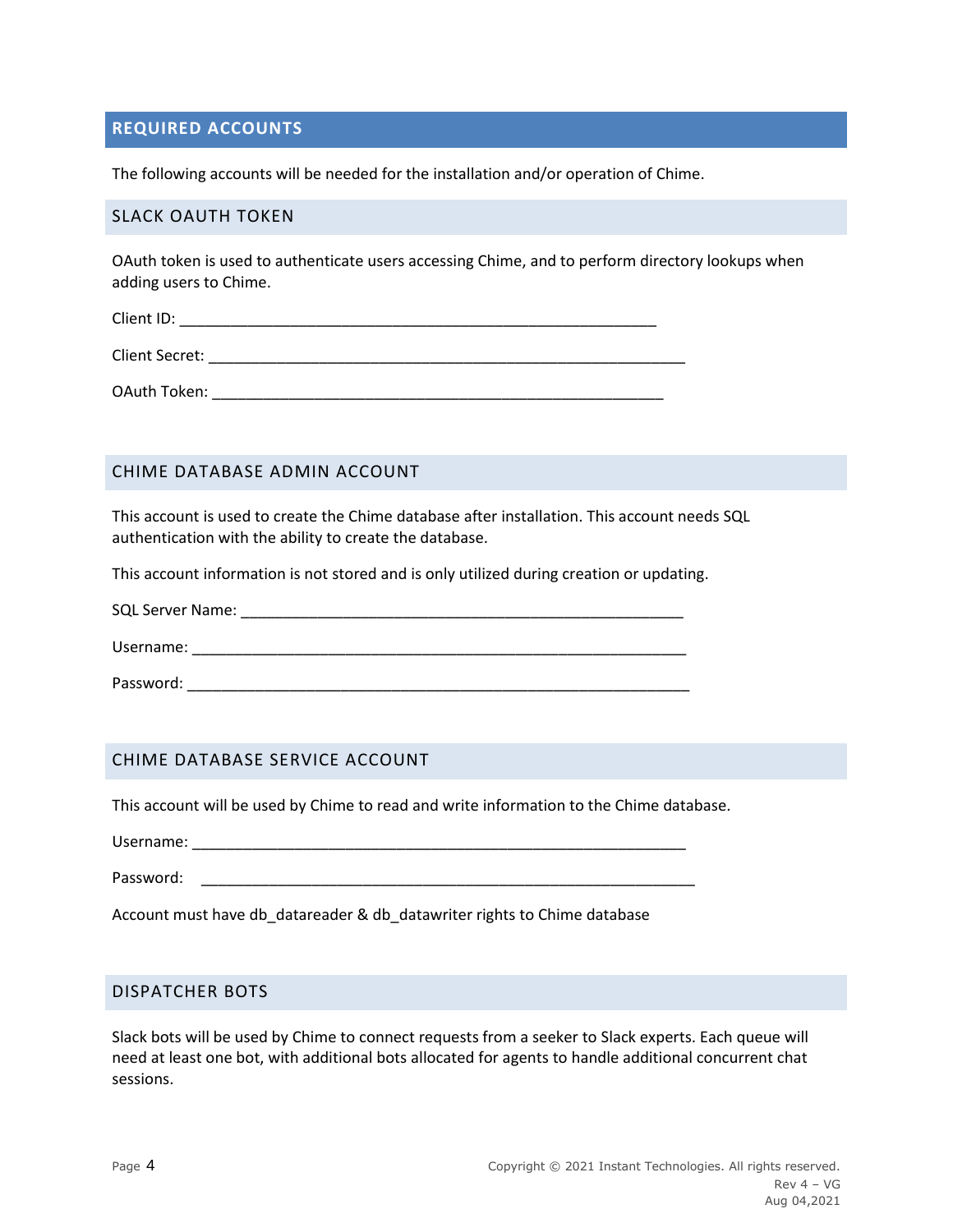# <span id="page-5-0"></span>**INSTALL & CONFIGURATION PROCESS**

The install procedure for Chime Slack is as follows:

- 1. Run Chime installer
- 2. Run Configuration utility to provide database connectivity details
- 3. Start Chime Tomcat service and configure administrators, agents and queues
- 4. Post configuration: Run Configuration utility to verify that setup mode has been disabled to prevent unauthorized access
- 5. Restart Chime Tomcat Service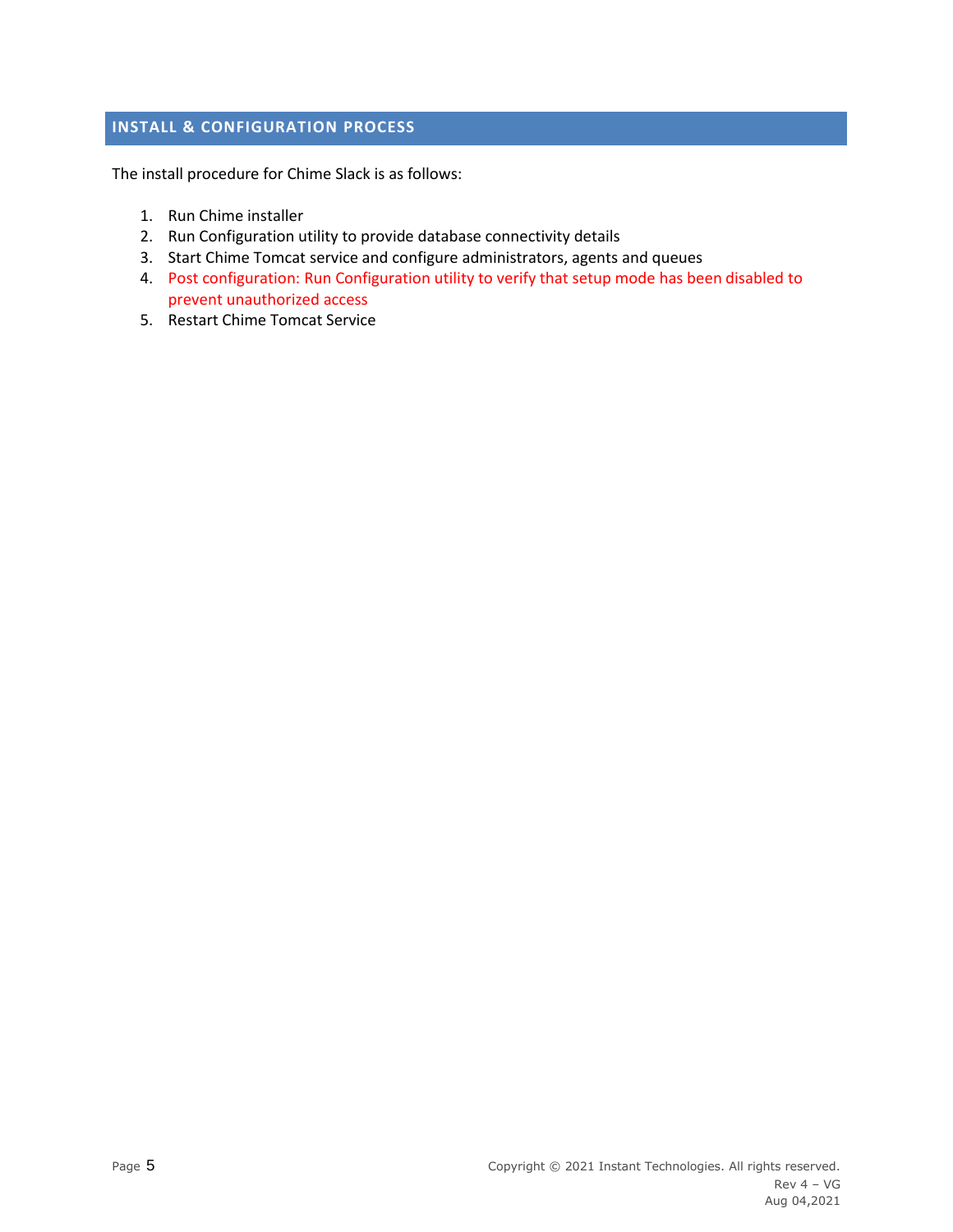# <span id="page-6-0"></span>**CHIME SETUP WIZARD**

Once the required accounts have been provisioned for Chime, you are ready to begin the installation of the Chime application.

1. Run Installer and accept the license agreement.



**Figure 1: Chime for Slack Installer**

2. Specify the install location for your Chime instance.



**Figure 2: Chime for Slack Pick Install Location**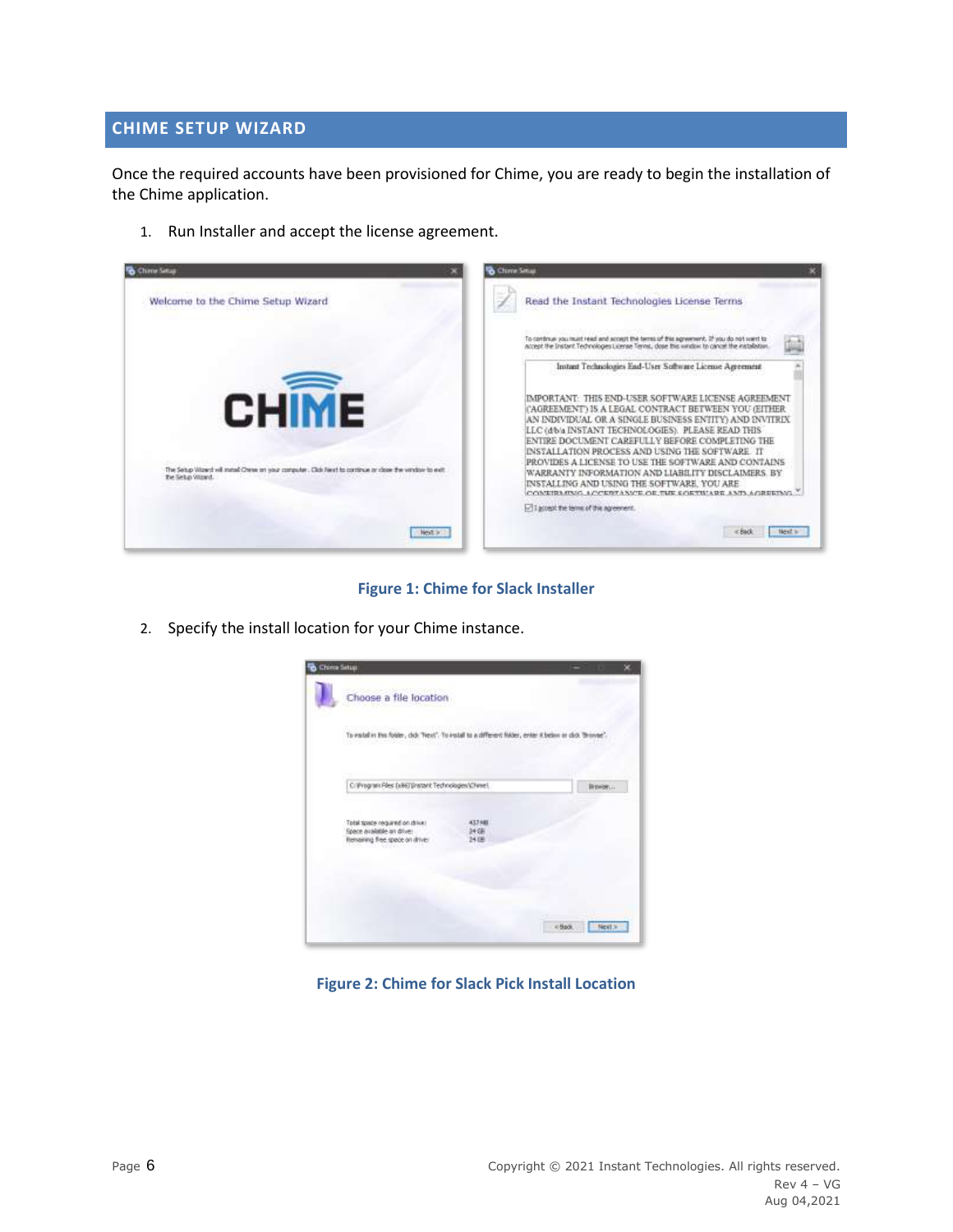3. Begin the install process. Note: you may need administrator privileges to complete this step.



**Figure 3: Begin Installation**

4. Allow the installer to complete the Chime installation.



**Figure 4: Installation and Completion**

5. Once the install finishes, close the installer.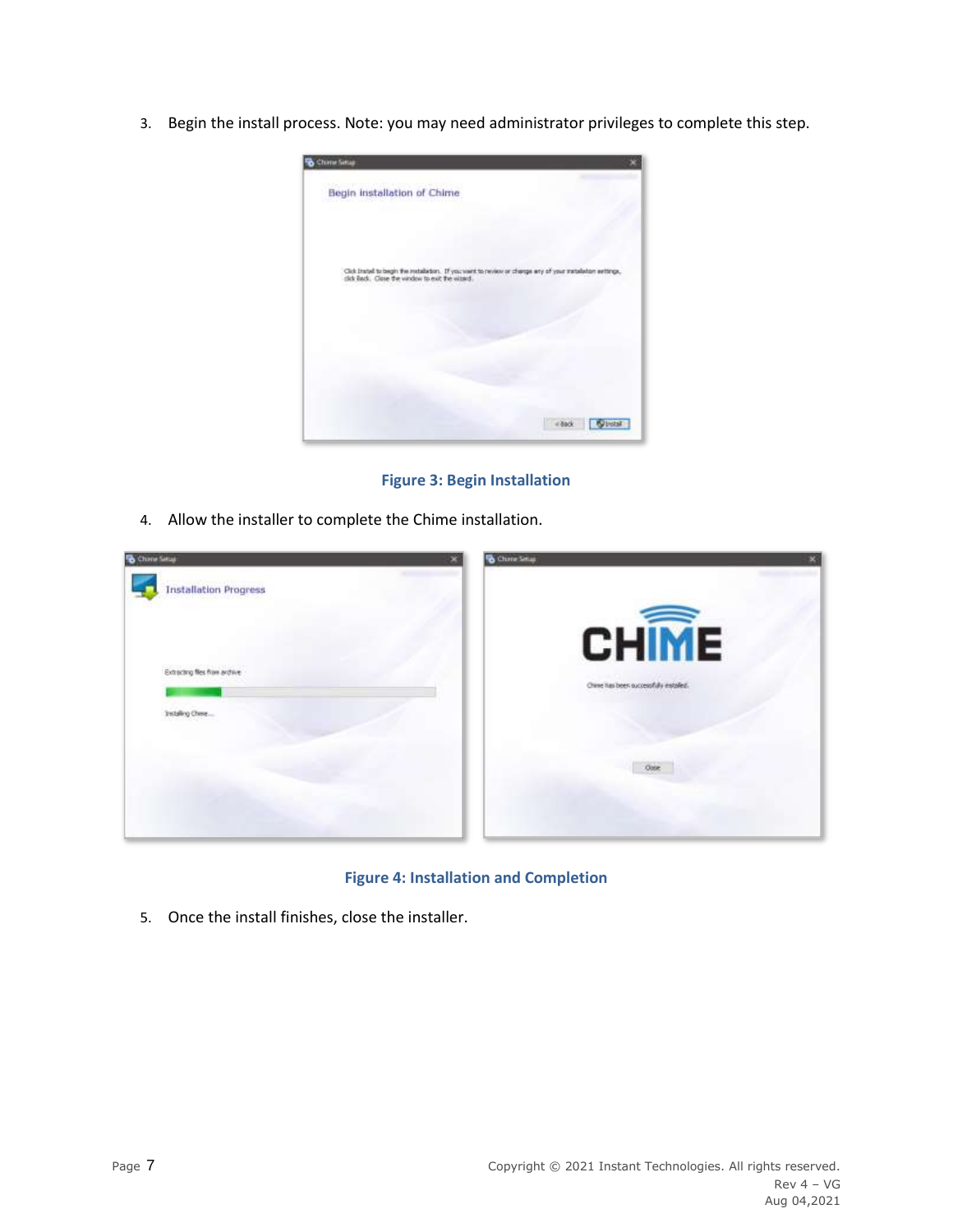# <span id="page-8-0"></span>**CHIME SERVICE**

After the installation completes you should see the **Chime Tomcat9** services under the Services list:

| <b>Q</b> Services             |                                           |                                                                                               |  |
|-------------------------------|-------------------------------------------|-----------------------------------------------------------------------------------------------|--|
| View Help<br>File             |                                           |                                                                                               |  |
| <b>←→ 団団公園 図面 ▶■Ⅱ ▶</b>       |                                           |                                                                                               |  |
| Services (Local)              |                                           |                                                                                               |  |
| <b>Chime Tomcat9</b>          | <b>Low Friday</b>                         | <b>Description</b>                                                                            |  |
|                               | <b>Chime Tomcato</b>                      | Apache Tomcat 9.0.19 Server - https://tomcat.apache.org/                                      |  |
| Start the service             | in Gaco Any Connect Socure Mobility Agent | Eisco AnyConnect Secure Mobility Agent for Windows                                            |  |
|                               | Client License Service (ClipSVC)          | Provides infrastructure support for the Microsoft Store. This service is started on demand an |  |
| Description:                  | Ch Clipboard User Service a515an0         | This user service is used for Clipboard scenarios                                             |  |
| Apache Tomcat 9.0.19 Server - | <b>EL CNG Key Isolation</b>               | The CNG key isolation service is hosted in the LSA process. The service provides key process  |  |
| https://tomcat.apache.org/    | Colgate Directory Sync                    | Calgate Google Directory Sync.                                                                |  |



After specifying database settings Chime service can be started.

# <span id="page-8-1"></span>**CHIME DATABASE CONFIGURATION**

Navigate to Chime install directory and run **ChimeConfiguration.bat**, this will launch configuration utility.

| <b>CHIME</b><br>Configuration File            |               |                               | 00:13:06   INFO   Chimes Configuration Wigard Started, Build<br>Date: MAY 09, 2019 / Build Version: 1.0.1<br>00:13:06   INFO   load configuration from default path :<br>Er\ChineInstaller\chime.properties<br>GOILBIDE   INFO   Load Properties :<br>E:\ChineInstaller\chine.pdoperties<br>00:13:04 ) IMPO   db selection changed   SQL |
|-----------------------------------------------|---------------|-------------------------------|------------------------------------------------------------------------------------------------------------------------------------------------------------------------------------------------------------------------------------------------------------------------------------------------------------------------------------------|
| E: K/Wreshstaller's/twine properties          |               | Browsk                        |                                                                                                                                                                                                                                                                                                                                          |
| Database Mathew.                              | lky1          |                               |                                                                                                                                                                                                                                                                                                                                          |
| Murosoft SQL Server                           | $-1433$<br>w. |                               |                                                                                                                                                                                                                                                                                                                                          |
| Server                                        |               |                               |                                                                                                                                                                                                                                                                                                                                          |
| SCES arver                                    |               |                               |                                                                                                                                                                                                                                                                                                                                          |
| <b>UGAINWAY</b>                               |               |                               |                                                                                                                                                                                                                                                                                                                                          |
| ChineServiceAccount                           |               |                               |                                                                                                                                                                                                                                                                                                                                          |
| 5 Save Entryphed Password<br>Pannword         |               |                               |                                                                                                                                                                                                                                                                                                                                          |
| *****************                             |               |                               |                                                                                                                                                                                                                                                                                                                                          |
| <b>JOBC LBS</b>                               |               |                               |                                                                                                                                                                                                                                                                                                                                          |
| ideoaberver//50.5erver.1431                   |               |                               |                                                                                                                                                                                                                                                                                                                                          |
| Test Connection to Database Server            |               |                               |                                                                                                                                                                                                                                                                                                                                          |
| Database Name                                 |               |                               |                                                                                                                                                                                                                                                                                                                                          |
| <b>Cluster</b>                                |               | Clearly Culturiane            |                                                                                                                                                                                                                                                                                                                                          |
| IDEC URL (W/fr Database)                      |               |                               |                                                                                                                                                                                                                                                                                                                                          |
| idiosabetver.//SQLterver.1403statatase=Chine. |               |                               |                                                                                                                                                                                                                                                                                                                                          |
| Test Connection to Database                   |               | Create/Update Database Schema |                                                                                                                                                                                                                                                                                                                                          |

#### **Figure 6: Chime Configuration Utility**

Specify database connectivity settings, **test** database connection and next use the application to create Chime database and tables.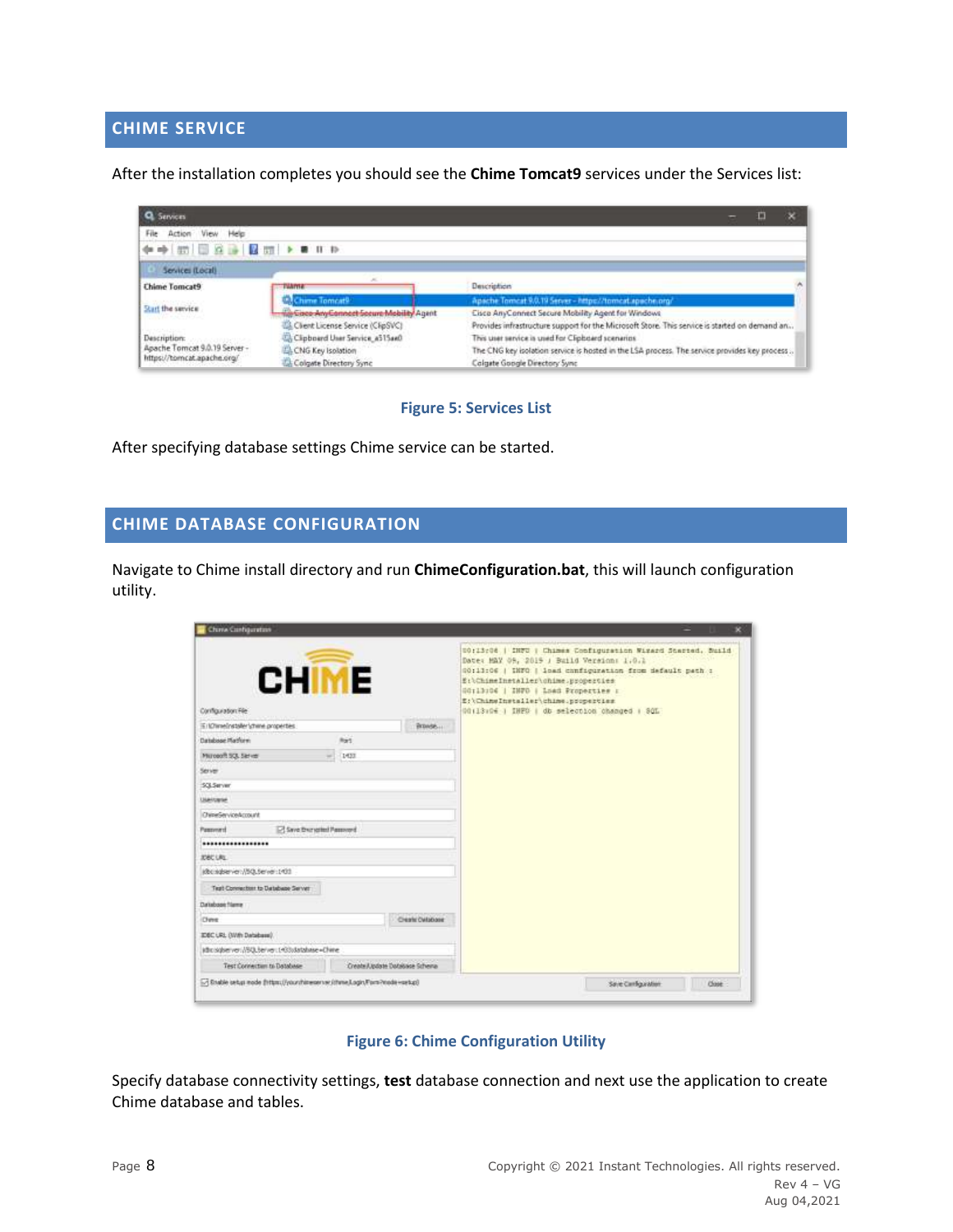Use the option **Save Configuration** to save database connection details.

<span id="page-9-0"></span>At this stage **Chime** service should be started.

# **POST INSTALL CONFIGURATION**

After Chime service has been started, access the setup URL:

<https://yourchimeserver/chime/Login/Form?mode=setup>

|                   | 也 Chime - Login | $x + y$                                                 |  |  |  |                                                                 |  |  |  |  |        |          | $\Box$ | ×                           |
|-------------------|-----------------|---------------------------------------------------------|--|--|--|-----------------------------------------------------------------|--|--|--|--|--------|----------|--------|-----------------------------|
| €<br>$\circ$<br>÷ | ିଲ              | https://qateamsjamchime.com/chime/Login/Form?mude=setup |  |  |  |                                                                 |  |  |  |  |        | □☆ ☆ 人 ☆ |        | $\mathcal{L}_{\mathcal{A}}$ |
|                   | <b>CHIME</b>    |                                                         |  |  |  |                                                                 |  |  |  |  | Log In |          |        |                             |
|                   | Chime Log In    |                                                         |  |  |  |                                                                 |  |  |  |  |        |          |        |                             |
|                   | <b>Username</b> |                                                         |  |  |  |                                                                 |  |  |  |  |        |          |        |                             |
|                   | Usersime        |                                                         |  |  |  |                                                                 |  |  |  |  |        |          |        |                             |
|                   | Password        |                                                         |  |  |  |                                                                 |  |  |  |  |        |          |        |                             |
|                   | Password        |                                                         |  |  |  |                                                                 |  |  |  |  |        |          |        |                             |
|                   | Log in          |                                                         |  |  |  |                                                                 |  |  |  |  |        |          |        |                             |
|                   |                 | ₹ 1(800) 330-3440                                       |  |  |  | Support@instant-tech.com Build: 3.0.2019-05-02 © 2019 - instant |  |  |  |  |        |          |        |                             |

#### **Figure 7: Access Chime App**

Use the following credentials to sign-in: Username: **admin** Password: **admin**

Important After completing configuration you must [disable setup mode](#page-12-0) to prevent unauthorized access.

After signing in navigate to **Admin -> Settings** section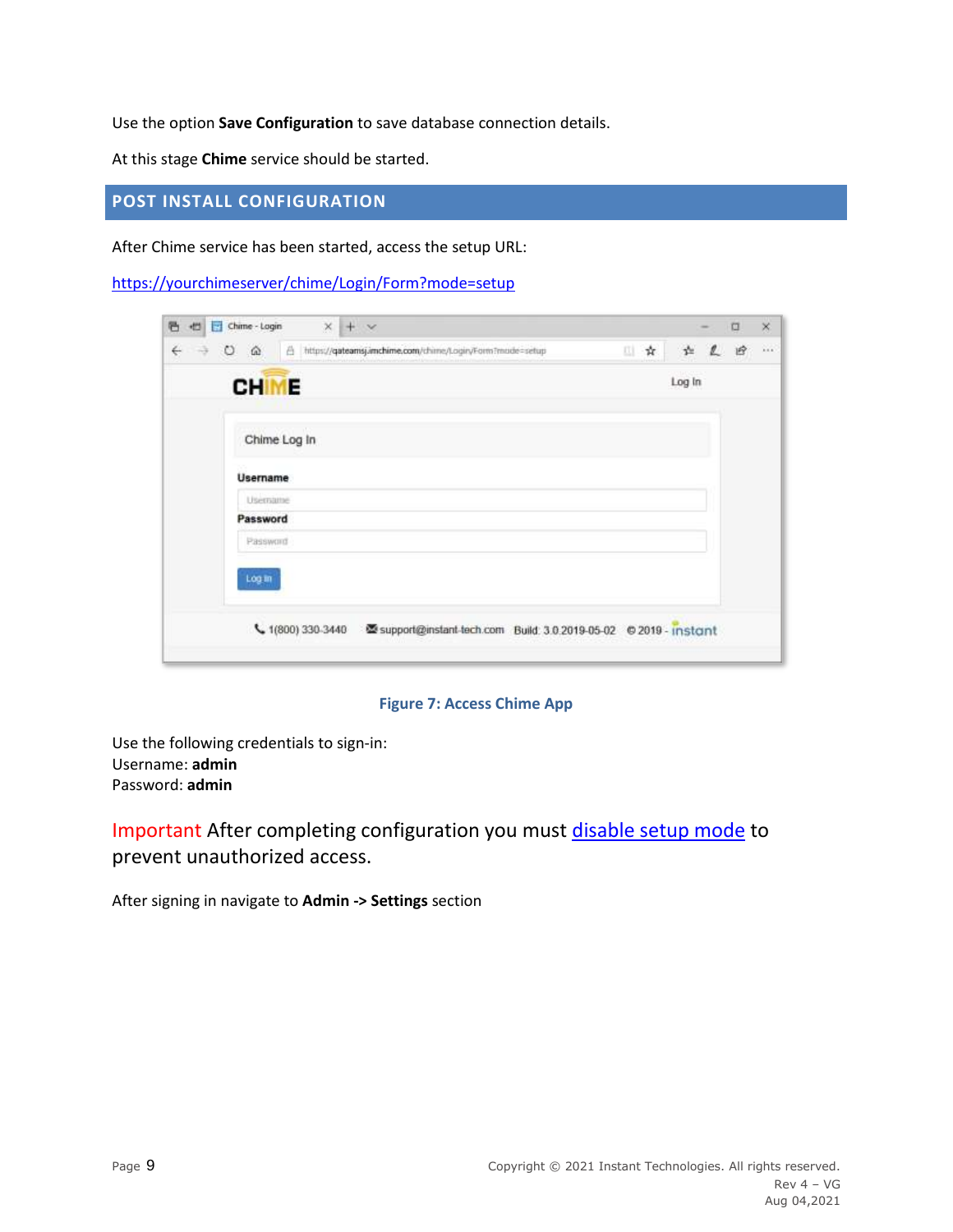# <span id="page-10-0"></span>SPECIFY GENERAL SETTINGS

| General Settings             |                                                       |
|------------------------------|-------------------------------------------------------|
| Queue Bot Messaging Endpoint | https://qateamsj.imchime.com/ITFramework/api/messages |
| Routing Instance             | https://gateamsj.imchime.com/ITFramework              |
| API Key                      | a nota ante, atore le trategime                       |
|                              | Generate API Key                                      |

#### **Figure 8: Chime General Admin Settings**

**Queue Bot Messaging Endpoint:** Shows Slack API Callback URL for reference.

**Routing Instance:** Specify value as<https://yourchimeserver/ITFramework>

<span id="page-10-1"></span>**API Key:** Use Generate API Key option to generate a key. This is used for Developer access.

#### SPECIFY SLACK DIRECTORY SERVICE SETTINGS

In order to enable user lookup in Chime, Slack OAuth token is required. Refer Chime prerequisites guide for fetching token.

1. Navigate to Settings > Slack Directory Service

| <b>Slack Directory Service</b> |                              |
|--------------------------------|------------------------------|
| <b>Access Token</b>            |                              |
| .                              |                              |
|                                | <b>Test Slack Connection</b> |

**Figure 9: Slack Service Settings**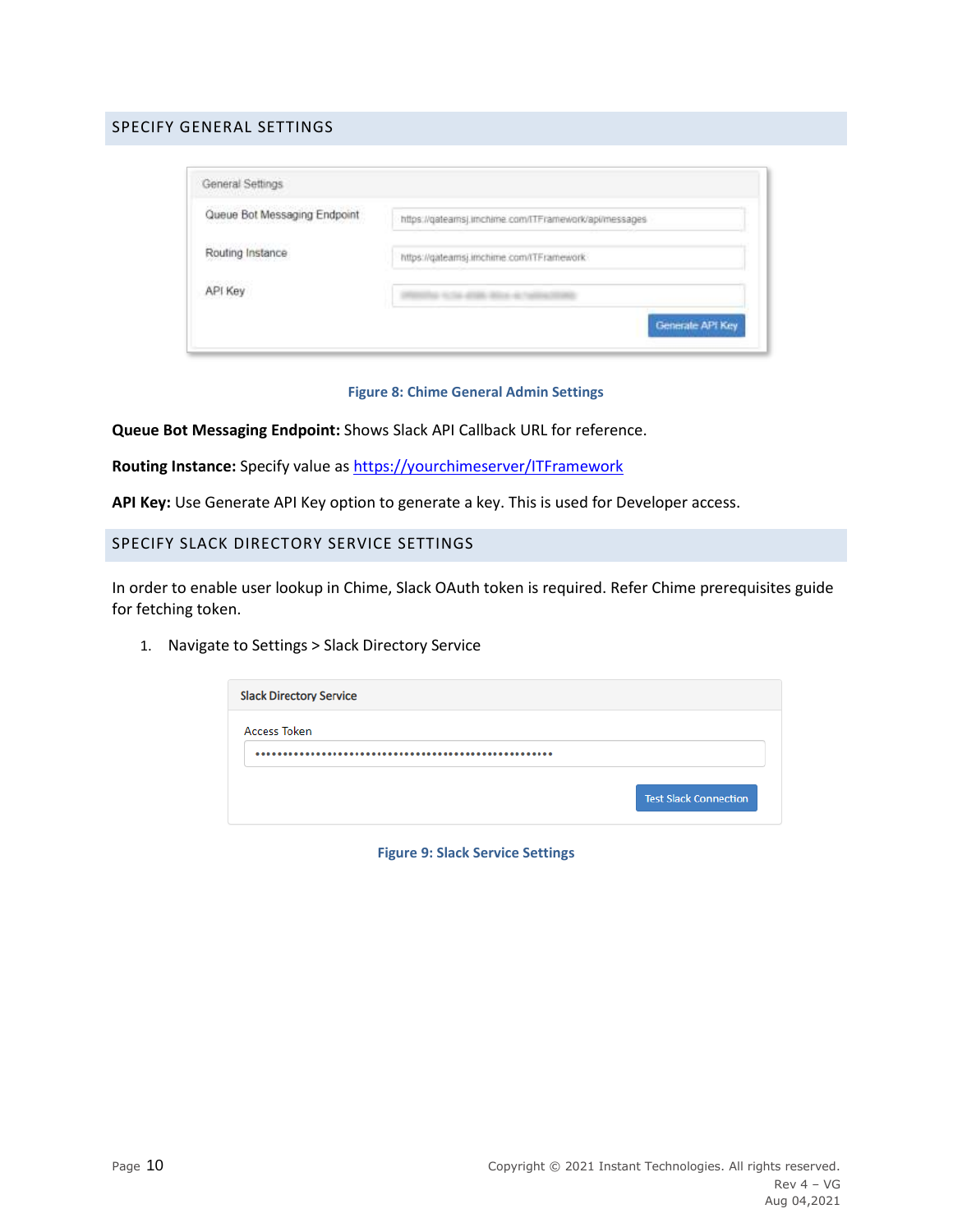# <span id="page-11-0"></span>SPECIFY SLACK OAUTH SERVICE SETTINGS

#### Navigate to Settings -> OAUTH Service

| <b>OAUTH Service</b>     |                              |
|--------------------------|------------------------------|
| <b>Application ID</b>    | 583177988723.619158302982    |
| <b>Client Secret Key</b> |                              |
| <b>Tenant Domain</b>     | instant-tech.com             |
| <b>Tenant ID</b>         | <b>SLACK</b>                 |
|                          | <b>Test OAUTH Connection</b> |

In order to enable Slack OAUTH, Application ID, Secret and Tenant Domain values are required. Refer Chime prerequisites guide for setting up OAUTH registration.

#### <span id="page-11-1"></span>ADD USERS WITH ADMIN & EXPORT ROLE

#### Navigate to Admin -> Advisors section and add users using Slack Directory

|                    | First                                                                                      | First Name |               | Dir    |   |
|--------------------|--------------------------------------------------------------------------------------------|------------|---------------|--------|---|
| <b>C</b> Add Photo | Last                                                                                       | Last Name  |               |        |   |
| Role               | <b>Advisor</b>                                                                             |            |               |        | v |
| ID                 | Administrator<br>Advisor<br>Manager<br>Reviewer<br><b>Continued in the Continued State</b> |            |               |        |   |
| <b>Company</b>     |                                                                                            |            |               |        |   |
|                    | <b>Sections</b><br>Testing                                                                 | ŵ          | Platform Type | stack  | u |
| Account Type       |                                                                                            |            |               | $-2$ . | × |
|                    |                                                                                            |            |               |        |   |

After a user with Admin rights has been added it is very important to verify that Setup Mode has been disabled.